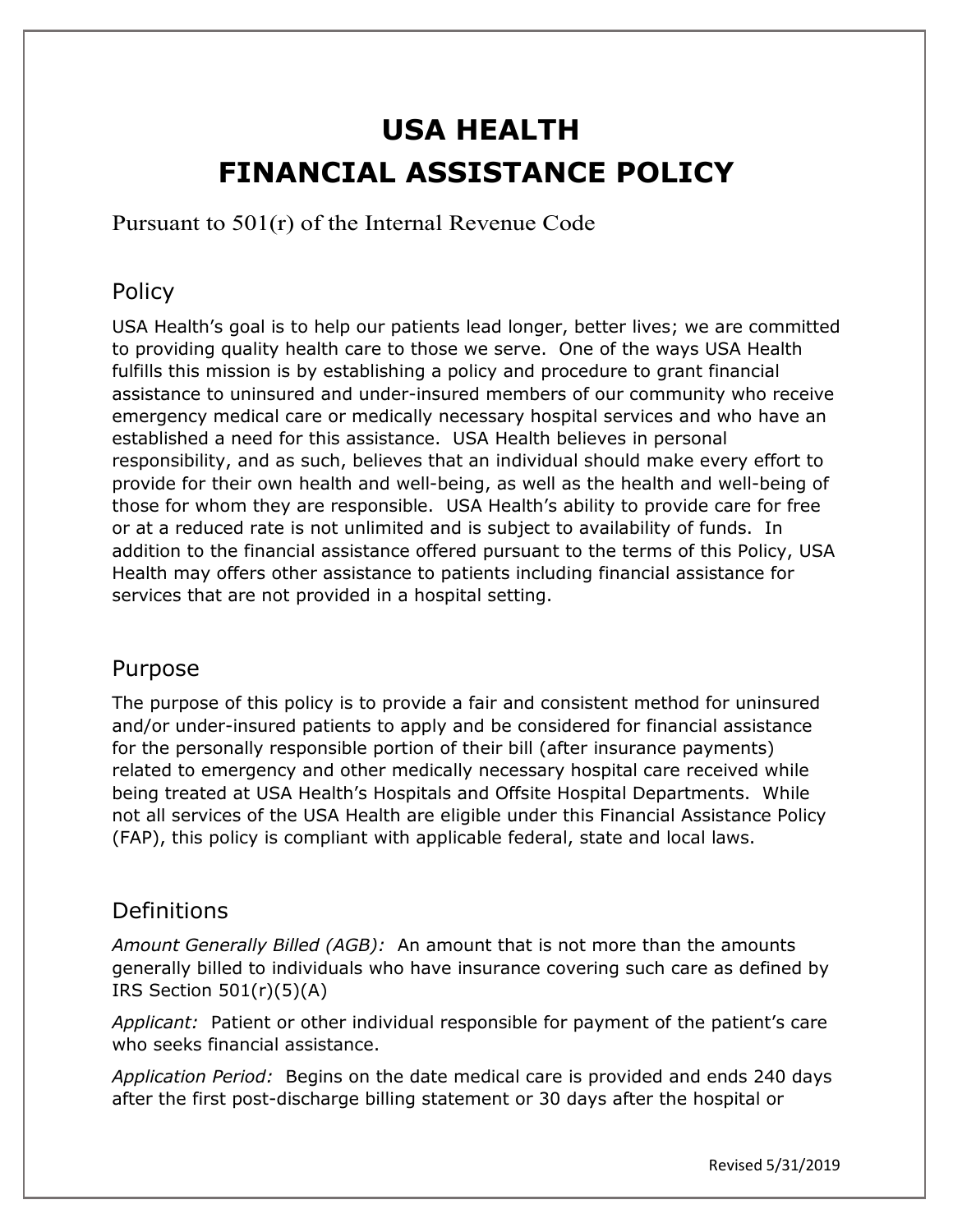authorized third party provides written notice of extraordinary collection actions the hospital plans to initiate, whichever is later.

*Bad Debt:* The unpaid charges for care to patients who are able but unwilling to pay all or some portion of the medical bills for which they are responsible.

*Charity Committee:* A committee appointed by the USA Health's CFO to review the applications for financial assistance, review the Presumptive Approvals, the recommendations for assistance, Patient Attestations and Affidavits, and Retrospective Charity and/or Indigent Care Approvals. This committee will consider appeals in the event a patient or their representative wishes a reconsideration of a denial of full or partial assistance. The Charity Committee will have final authority for Charity and/or Indigent Care Approvals as well as all appeals to assure that reasonable efforts have been made to determine an individual's eligibility.

*USA Hospitals' Collection Policy:* The USA Hospital Collection Policy is also known as the "Self-Pay Balance Follow-up and Collection" Policy details the actions that the facility may take in the event of nonpayment and maybe found on the USA Health website along with the FAP and Addendums.

*Emergency Care:* The care or treatment for an Emergency Medical Condition, as defined by EMTALA.

*Emergency Department Credit Policy:* The USA Policy that defines the methodology used to assess the patient's medical needs once the patient comes to the Emergency Department and determine charges in the event the patient is determined to have a non-emergent medical condition.

*EMTALA:* The Emergency Medical Treatment and Active Labor Act (42 U.S.C. § 1395dd).

*Federal Poverty Level (FPL):* The FPL is the set minimum amount of income that a family needs for food, clothing, transportation, shelter, and other necessities, (also known as Federal Poverty Guidelines) and are updated annually. The amount is adjusted for family size and may be regionally adjusted for eligibility in certain programs and benefits. Information on the FPL may be obtained at: <https://www.healthcare.gov/glossary/federal-poverty-level-FPL/> (This website is maintained by the federal government and subject to change at their discretion.)

*Financial Assistance:* The cost of providing free or discounted care to individuals who cannot afford to pay all or a portion of their hospital medical bills based on the eligibility rules identified in this policy.

*Gross Charges:* The full established price for medical care provided to patients.

*Medically Necessary Care:* Health care services or products that a prudent physician would provide to a patient for the purpose of preventing, diagnosing, or treating an illness, injury, disease or its symptoms in a manner that is:

• In accordance with generally accepted standards of medical practice;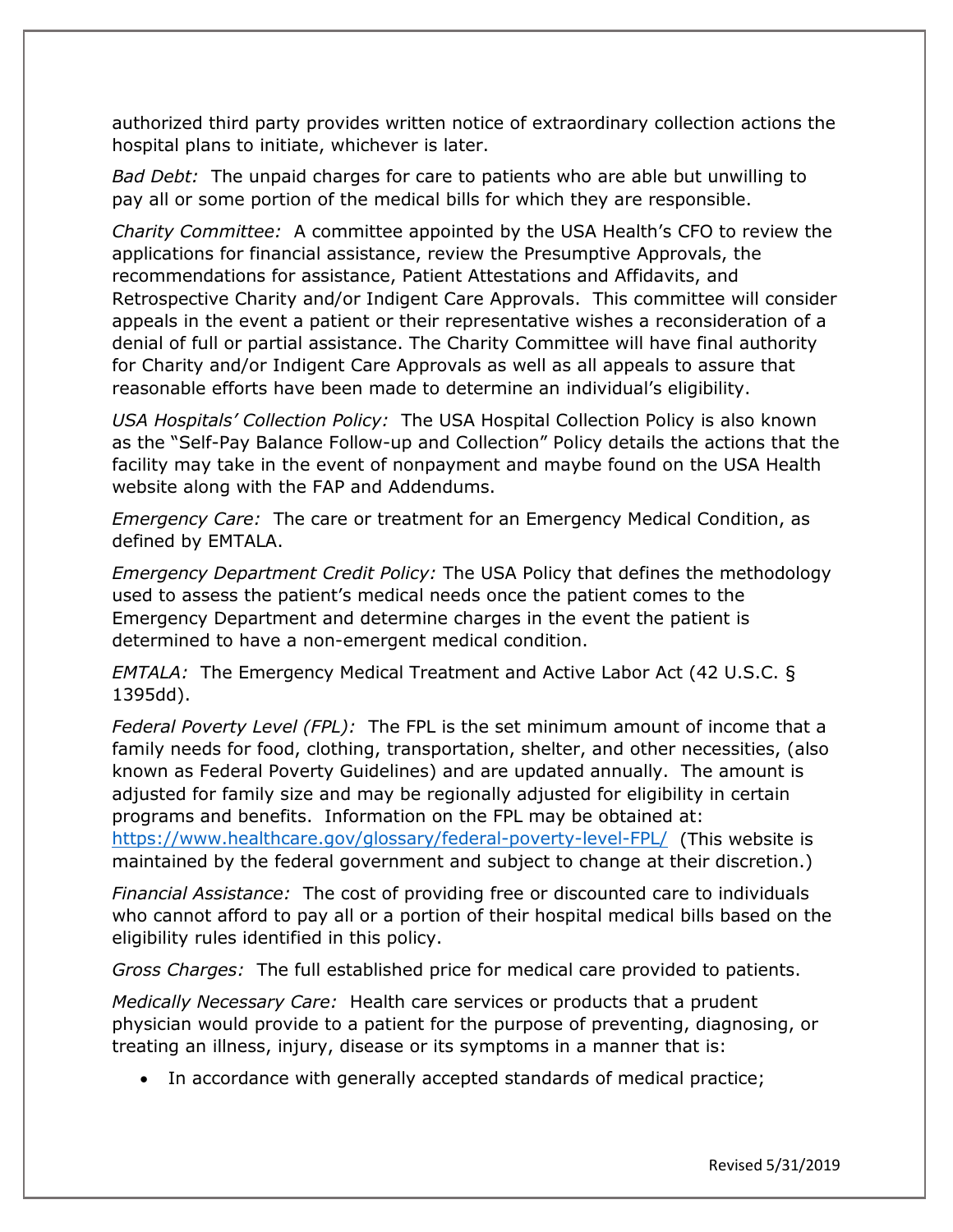- Clinically appropriate in terms of type, frequency, extent, site and duration; and
- Not primarily for the economic benefit of the health plans and purchasers or for the convenience of the patient, treating physician, or other healthcare provider.

*Patient:* An individual who receives care at a USA Health Hospital and the person who is financially responsible for the care of the patient.

*Self-pay Balance*: The amount due to a provider or hospital after services are rendered and all other payment options or reimbursement methods are exhausted.

*Self-Pay Balance Follow-Up and Collection Policy*: The Policy and Procedure used for collection of Self-Pay balances due after insurance or if there was no insurance at all. This is sometimes referred to as the USA Hospitals' Collection Policy.

*Uninsured Patient:* A person who is uninsured or does not otherwise qualify for any governmental or private program that provides coverage for any of the services rendered and either:

- Qualifies for charity care as defined in this policy;
- Does not qualify for charity care but does qualify for some discount of his/her charges for hospital services based on a substantive assessment of his/her ability to pay ("Means Test"), such as total income, total medical bill, assets, mortgage payments, utilities, number of family members, disability considerations, etc.; or
- Has some means to pay but qualifies for a discount based on this policy.

## Policy for Emergency and Medically Necessary Care

- This policy applies to all Emergency Care and Medically Necessary Care provided in the inpatient or outpatient acute care setting, and applies to all such care provided in the USA Health's Hospitals or by the USA Health's Practices as listed in an Addendum to this Policy. This policy does not include or apply to payment arrangements for elective procedures.
- USA Health's policy is to provide Emergency Care and Medically Necessary Care to patients without regard to race, creed, or ability to pay. Subject to the terms and conditions set forth below, uninsured patients who do not have the means to pay for services provided at USA Health Hospitals' facilities may request to be considered for approval of financial assistance under the FAP. The eligibility criteria for financial assistance and the procedures for receiving financial assistance set out in this FAP are intended to ensure that USA Health will have the financial resources necessary to meet its commitment to providing care to patients who are in the greatest financial need.
- Consistent with EMTALA, USA Health will provide an appropriate medical screening examination (MSE) to any individual, regardless of race, creed or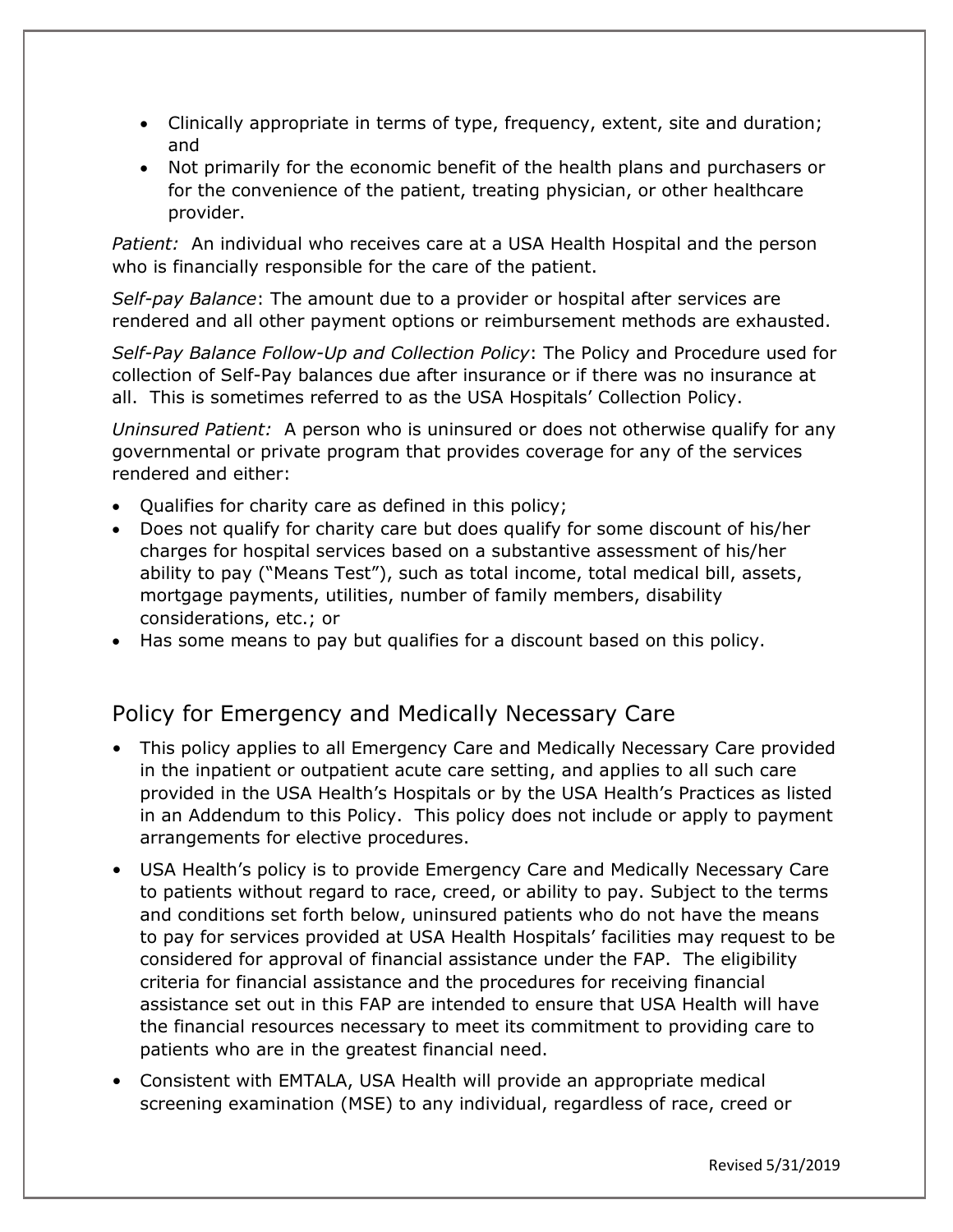ability to pay, requesting treatment for a potential emergency medical condition. If, following an appropriate medical screening, USA Health personnel determine that the individual has an emergency medical condition, USA Health will provide services, within the capability of its facility, necessary to stabilize the individual's emergency medical condition, or will effect an appropriate transfer as defined by EMTALA.

- USA Hospitals are safety net providers for south Alabama and the surrounding areas and as such their emergency rooms see patients whose medical needs vary from emergency to non-emergent. Each patient entering the facility will have a MSE performed by a licensed professional to determine their medical needs. If the MSE determines that the patient is neither Emergent nor Urgent and that the Non-Emergency Condition is determined to not require immediate medical treatment, the patient will be informed of this determination.
- If the patient's condition is a non-emergent medical condition then immediate treatment is not considered medically necessary. Treatment for care that is not medically necessary is not covered further by this FAP. Once the patient has been informed that their condition does not require immediate treatment, they may choose to delay treatment and leave or they may choose to remain and receive treatment and will be subject to the fees detailed in the Emergency Department Credit Policy (EDCP). Patients will be informed of the fees per the EDCP. Whether the patient chooses to leave or seek further treatment in the Emergency Department the charge for the MSE (Triage) will be written off as covered under the FAP.

#### Providers Covered Under This Policy

All emergency and other medically necessary hospital care services provided in USA Health University Hospital and USA Health Children's & Women's in Mobile, Alabama as well as in hospital departments located in Mobile and Baldwin Counties.

A list of other USA Health's Practices that provide emergency or other medically necessary care in the hospital facilities and are covered by this FAP is listed in an Addendum to this Policy. The Addendum indicates the hospital and non-hospital services of these other providers covered by this FAP and the extent to which the services are covered. This Addendum entitled "USA FAP Addendum – Practices that provide emergency or other medically necessary care in the hospital facilities" is available on the Health's website and also available in writing upon request.

Notifications of the FAP to Patients and the Public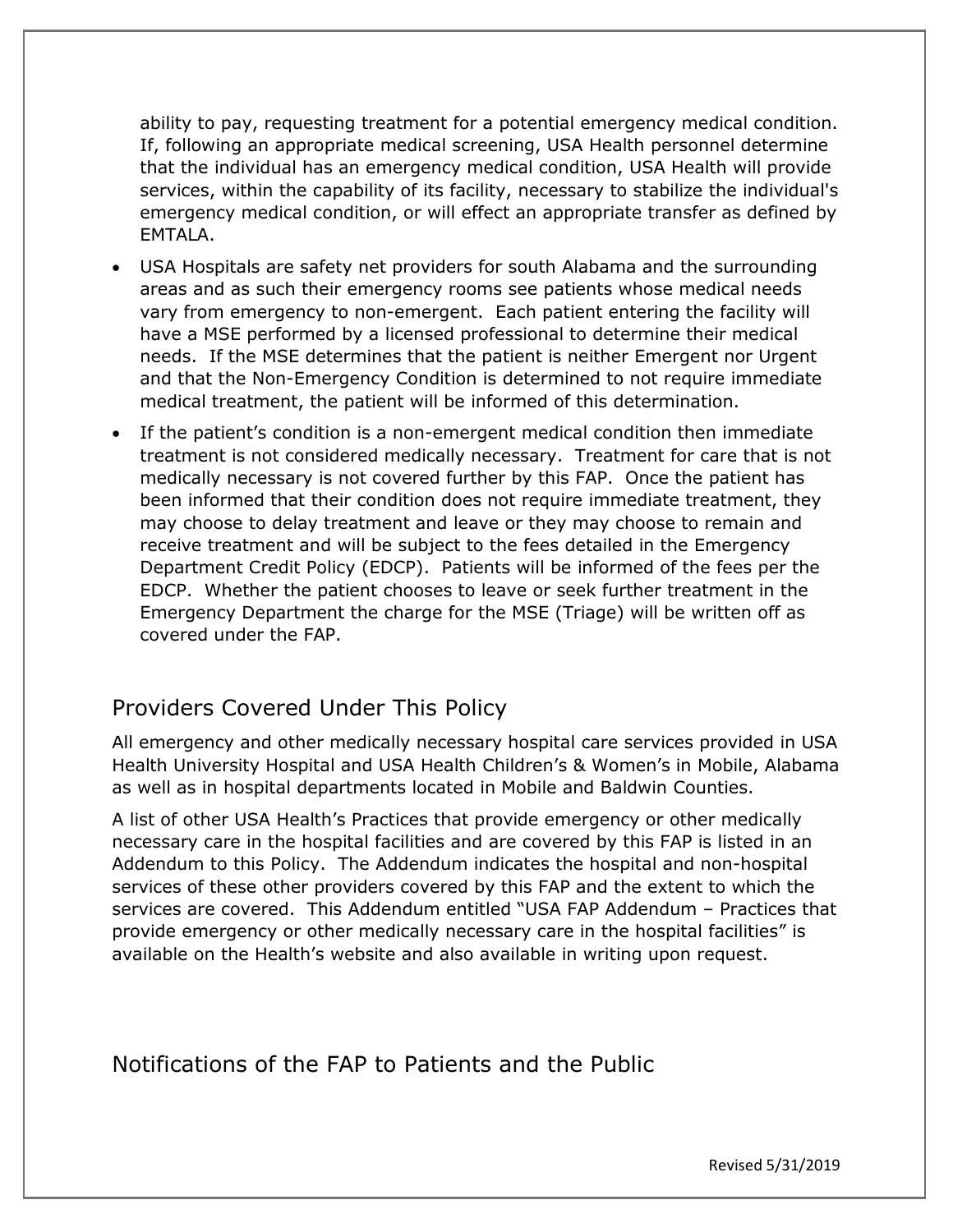- USA Health's Hospitals will post a sign in conspicuous places in admission and registration areas (including in the Emergency Department) stating: "You may be eligible for financial assistance, under the terms and conditions of the USA Health's Financial Assistance Policy, offered to qualified patients. For additional information, contact the financial counselors by calling (251) 434-3505, Monday – Friday, 9 am – 4 pm. All inquiries, as well as all applications and supporting documents are confidential."
- A translation in Spanish and selected Asian languages will be included on the signage and the FAP, the Application and the Plain Language Summary will be translated on the website and made available in paper copies.
- USA Health will display in a prominent place on its website a notice of the Financial Assistance Policy, a plain language summary of the FAP, and an application along with instructions on applying.
- In addition to appearing on its website, a printed copy of the application and the plain language summary will be available at no charge at the hospital's Patient Access Department and the Emergency Department.
- USA Health will include a statement on each patient bill that patients meeting certain income criteria may qualify for the financial assistance under the FAP. A telephone number and website with additional information will be included.
- USA Health's Hospitals will include informational training for employees as well as specific information for referring patient inquiries about the FAP to employees in areas such as:
	- o Switchboard,
	- o Registration,
	- o Scheduling,
	- o Business Office,
	- o Case Management,
	- o Emergency Department Discharge Areas

#### Limitation on Amounts Generally Billed (AGB)

All patients of a USA Health Hospital are charged equally for the services provided. Once it is determined that a patient qualifies for financial assistance under this policy, the charges will be reduced by an amount appropriate to the award. If the award is 100%, the patient will be advised and the amount charged for those services will be reduced to zero and no longer billed. Where there is an award of financial assistance that does not cover 100% of the charges for the service, the amounts charged to patients eligible for discounted care will not be more than the amounts generally billed to patients under the Internal Revenue Service's " lookback method," which is the percentage of charges that USA Hospitals would have received from a combination of Medicare and all private insurers' patients. The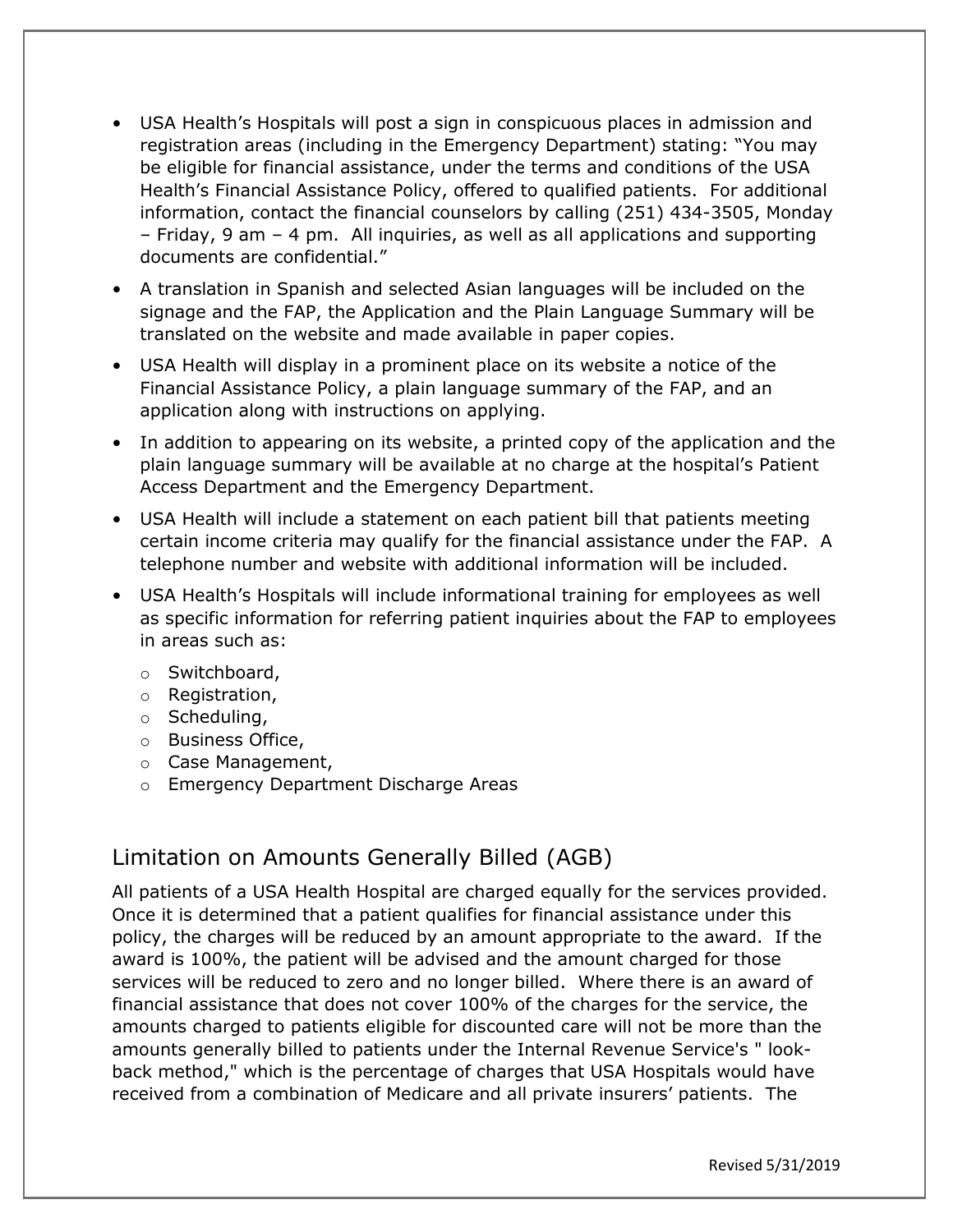look-back percentage will be calculated separately for each hospital. The Amount Generally Billed (AGB) and the calculation methodology for the AGB of each hospital is shown in the "USA FAP Addendum - Amount Generally Billed (AGB)". This Addendum is included on the USA Health's website or is also available in writing upon request.

#### Limitations of Financial Assistance

As indicated above, the FAP is limited to Emergency or Medically Necessary Treatments. Treatments and procedures that are not deemed and generally considered as emergent or medically necessary, such as elective procedures are not covered by this policy. A non-exhaustive list of items and services that are not covered by the FAP is attached in an Addendum. Financial Assistance may further be limited to those whose self-pay balance exceeds a minimum amount. The minimums allowed for Financial Assistance are shown in an Addendum to the FAP "USA FAP Addendum - Self-Pay Balance Limitations to Financial Assistance".

### Procedure and Who Qualifies

In general, patients are eligible for financial assistance when they receive emergency or medically necessary care at a USA Health Hospital, (or a practice listed in the Addendum of Participating Non-Hospital Practices), and the patient's family income is at or less than 300% of the Federal Poverty Level (FPL).

The amount of assistance is determined using a sliding scale and may be periodically subject to revision or change.

Approval of financial assistance is made on a case by case and discharge by discharge basis, and as individuals and families financial circumstances can change, the approval for financial assistance for one treatment does not obligate USA Health to continue to provide care free of charge or at reduced rates. Patients may be required to apply or re-apply for financial assistance at a frequency consistent with the FAP. Each USA site of service reserves the right to require a patient to re-apply at any time.

Once approved for financial assistance the patient's approved application will continue in effect for Emergency and Medically Necessary Hospital Services for a period 180 days, unless notified otherwise by the Hospital's Business Office.

To find out if you qualify for financial assistance, please complete the Application Form and attach the documents required to prove income, assets or other available resources. If you need assistance in completing the application, financial counselors are available by calling (251) 434-3505, Monday – Friday, 9 am – 4 pm.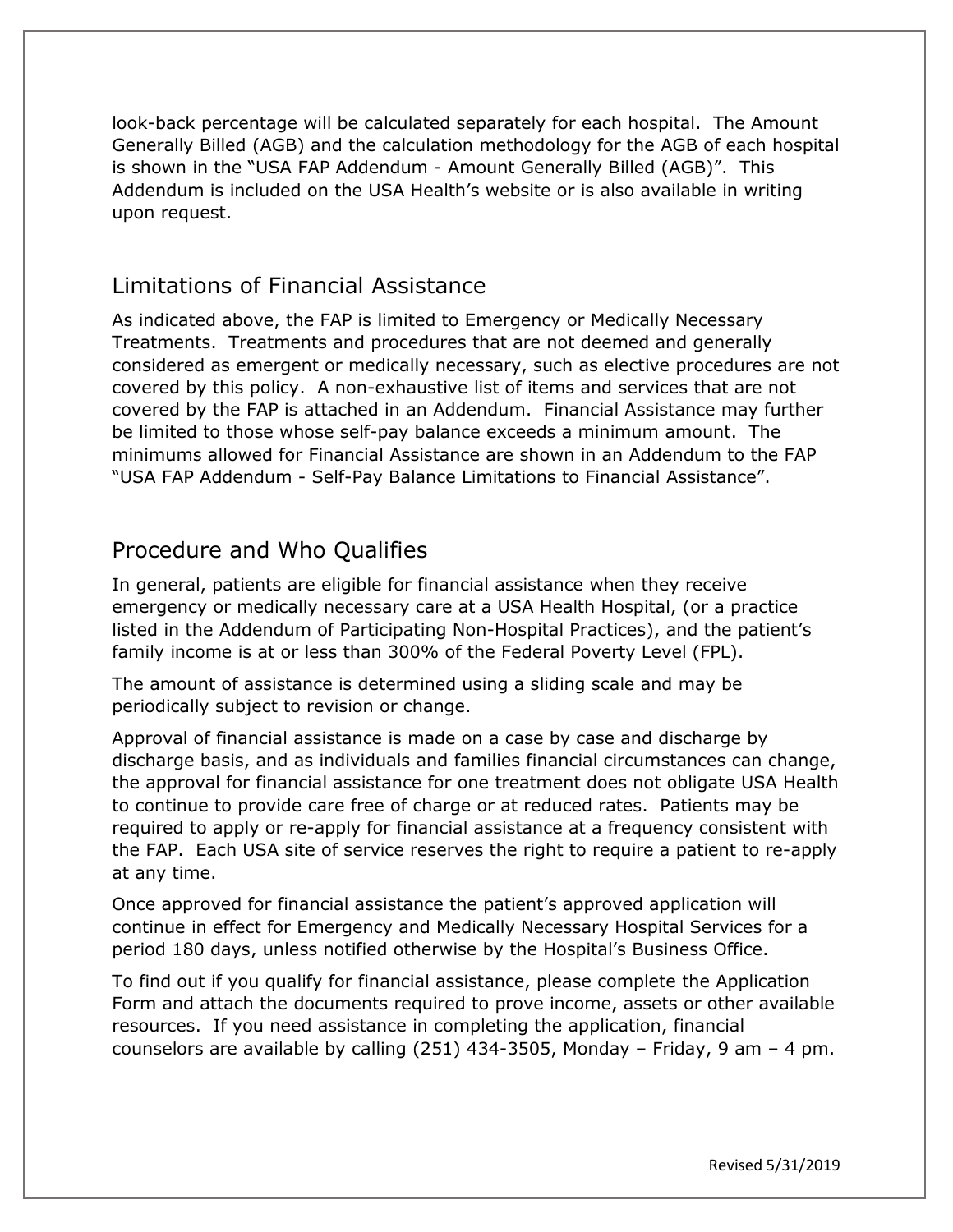# **Eligibility**

We will determine financial assistance eligibility based upon income and asset guidelines and the Federal Poverty Limit Guidelines (FPL). Approved applications apply to USA Health's Hospital accounts only and apply to the patient responsibility amount (amount due after insurance).

USA Health FAP utilized a written application process to determine eligibility for financial assistance under the FAP. The application allows for the determination of the applicant's qualifying with the family income levels based of the FPL and what level of financial assistance can be allowed.

The levels of financial assistance for Hospital charges available under this policy are:

| Family Income Level (of FPL) | Discount               |
|------------------------------|------------------------|
| Mobile County                |                        |
| $0 - 150%$                   | 100% of Charges        |
| 151% - 300%                  | Charges reduced to AGB |
| Outside Mobile County (Note) |                        |
| $0 - 150\%$                  | 100% of Charges        |
| 151% - 250%                  | Charges reduced to AGB |

# Notification of Eligibility

Applicants will be notified by letter regarding their financial assistance application status. If a patient is notified that they have been approved for a reduction of charges to AGB, they may still qualify for a greater discount by providing verification that their family income (or in the case where they have assets assumed to be too great to qualify, their assets/liabilities) meet the less than 200% of the FPL. Or in the event that they have been denied approval for financial assistance. They can appeal the decision!

An appeal can be filed within 240 days of the patient's first bill after discharge. To file an appeal the patient (or their representative on file) may contact the USA Health Business Office and request a review for appeal. They will be expected to explain and detail why they should receive financial assistance or a more generous discount. The Financial Counselor will inform them of what verification is needed to be provided for the appeal, and they may be asked to sign another affidavit.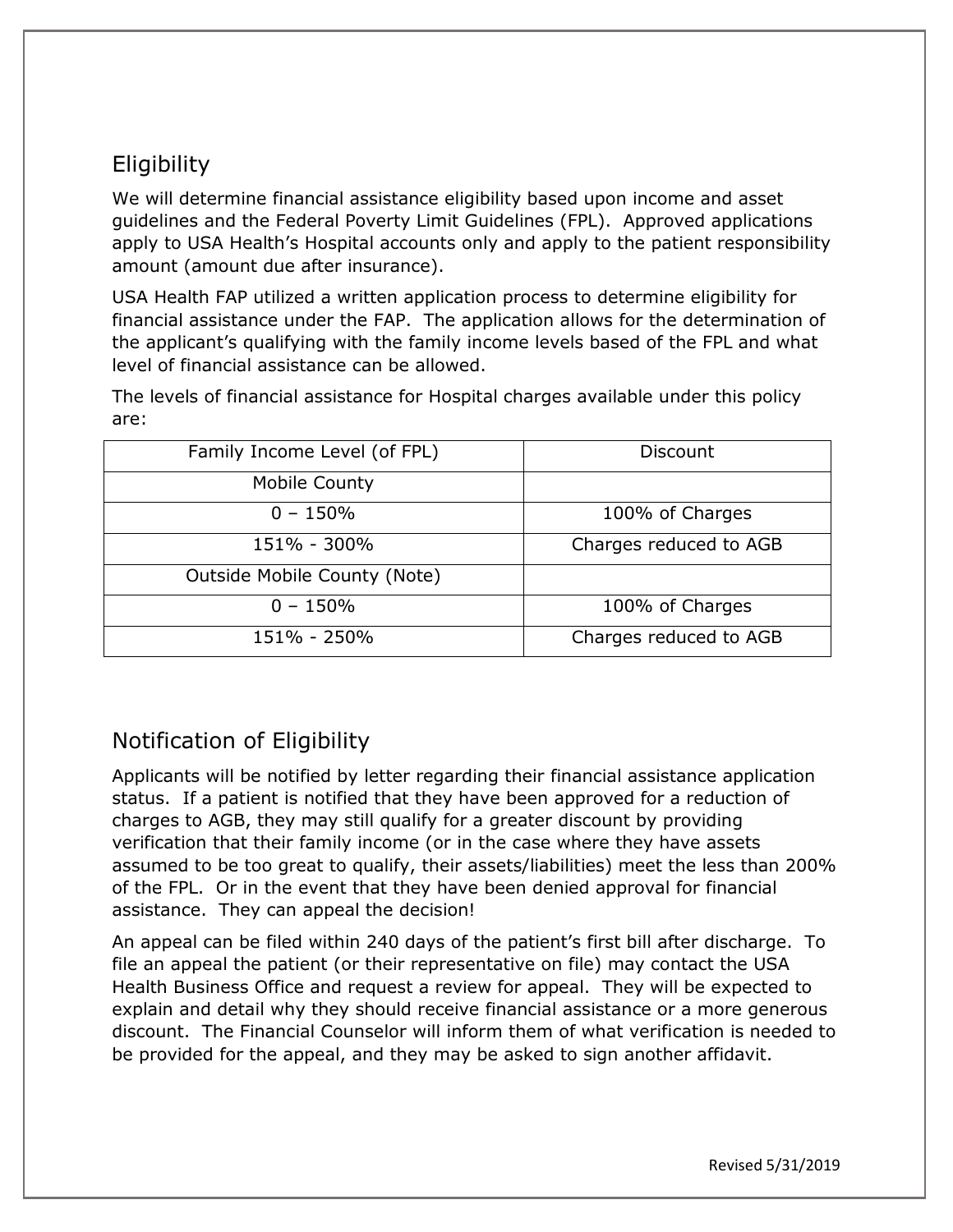The appeal and the verification provided will be reviewed by the Business Office and the Charity Committee and a decision to grant or deny the appeal will be communicated by USPS (mail).

## Application Process

All inquiries, as well as all applications and supporting documents are confidential.

USA Health will make every reasonable effort to allow the most generous discount available and maximum financial assistance for which the patient qualifies.

To determine eligibility to the FAP, USA Health will utilize Presumptive, Attestation and Retrospective methodologies.

- Presumptive Methodology is the utilization of information from sources and vendors other than the patient's application. This would include patient interviews, recommendations from the Hospital's Medicaid and Financial Aid qualifying vendor, and the Hospital's Collection Company.
	- $\circ$  The amount of discount allowed under the presumptive methodology is to discount charges to the AGB unless provable evidence can be obtained.
- Attestation/Affidavit: An attestation/affidavit may be allowed to grant financial assistance to discount the amount due from the patient to in the AGB unless provable evidence can be obtained to qualify the patient for a more generous discount.

To obtain the maximum financial assistance available under the FAP, the patient or the patient's representative needs to complete the written application for assistance, attach the requested supporting documents, and mail to the Business Office at the following address:

Mail: USA Health

Attention: Business Office -Financial Counselor

P.O. Box 40010

Mobile, AL 36640-0010

When completing the application form, be sure to include documents that verify your income and assets both for yourself and for your spouse (if applicable).

Examples of documentation used to verify eligibility include pay subs, tax returns, bank statements and medical bills owed. Additional forms of verification may also be required.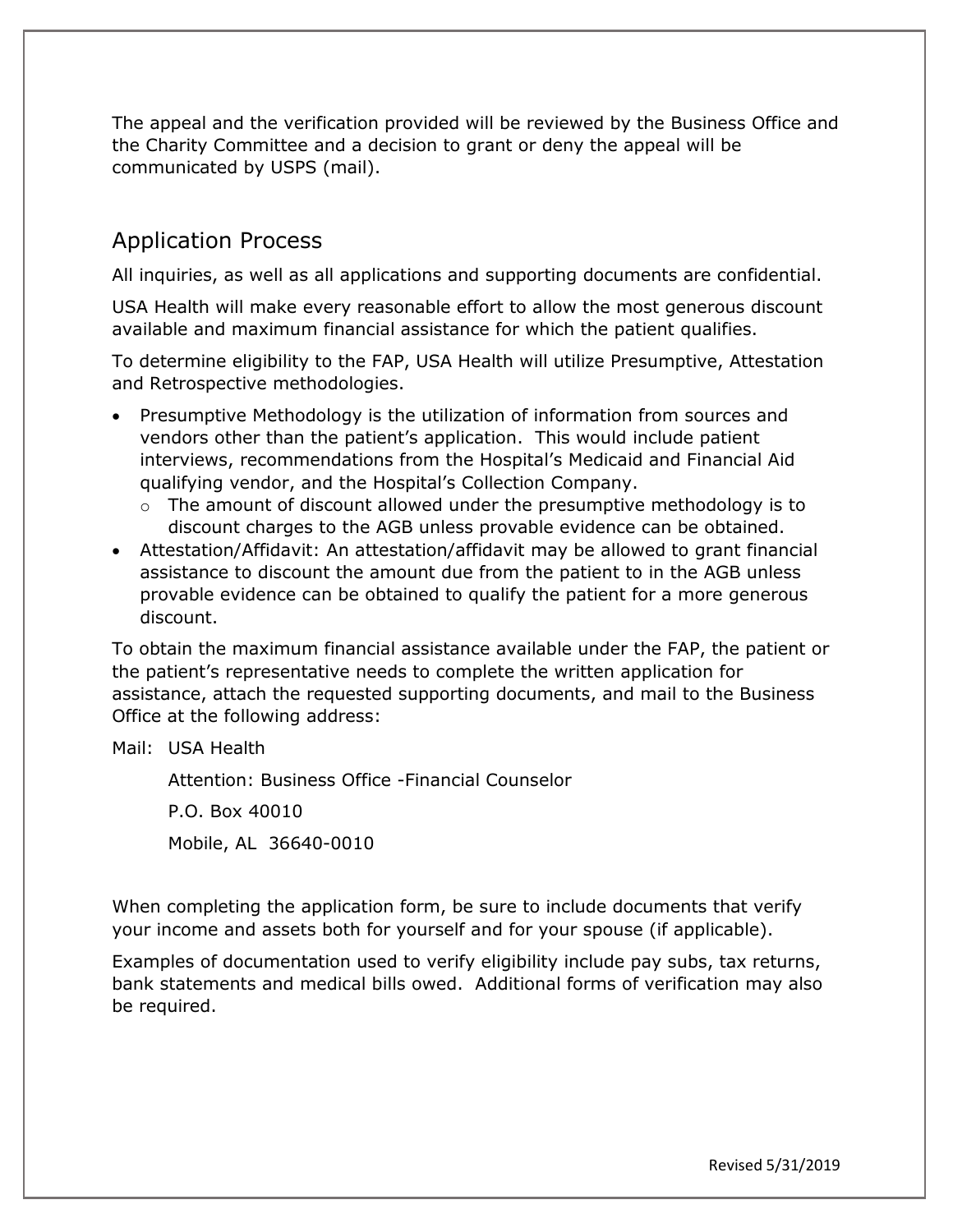## Verification of Income

- If you are currently employed, please provide verification of gross income for the last three (3) months. Verification can be a check stub or a letter from your employer on company letterhead.
- If you are self-employed, please provide a copy of your prior year's Tax Return, including all forms.
- If you are unemployed and drawing unemployment benefits, please provide verification of the amount you receive. Verification can be you notice of approval.
- If you are unemployed and have no income, please provide verification of your circumstances. Verification can be a statement from your physician, your church pastor, or attorney.
- If you are receiving Social Security Benefits, SSI, Social Security Disability, veteran's benefits a Military, Government or Private Pension, please provide verification of that income. Verification can be a copy of your most recent check/stub or deposit verification or a letter from the government or pension authority showing the amount you are receiving. If you have minor children or other members of your household receiving monthly payments, please show proof of those amounts.
- If you are collecting a retirement check, pension, annuity, short/long-term disability or worker's compensation, please provide verification of that income. Verification can be your most recent check/stub or a letter from the income source.
- **If you are collecting governmental assistance, such as rent assistance in a H.U.D. Property, Food Stamps, Medicaid, Alabama All Kids, Alabama Family Assistance, SNAP, WIC, Section 8 Housing, live in an AHEPA apartment, then you will have already had your income and assets verified and as such can use your governmental assistance as verification of income. A copy of your documentation of assistance can be provided as proof of income.**
- If you receive child support or alimony or receive assistance from your child's other parent (not living in your household), please provide verification of that income. Verification can be your child support order or divorce decree.
- If you are separated or going through a divorce, please provide legal proof of your separation or a letter from you lawyer.
- If your expenses exceed your income, please provide verification of how your monthly expenses are being satisfied. Verification can be letters of financial support from your family, friends, church or other organizations. Verification can be letters of financial support from your family, friends, church or other organizations. If you are using credit cards, cash advances or loans to satisfy your monthly expenses, please provide copies of the most recent statement of those items.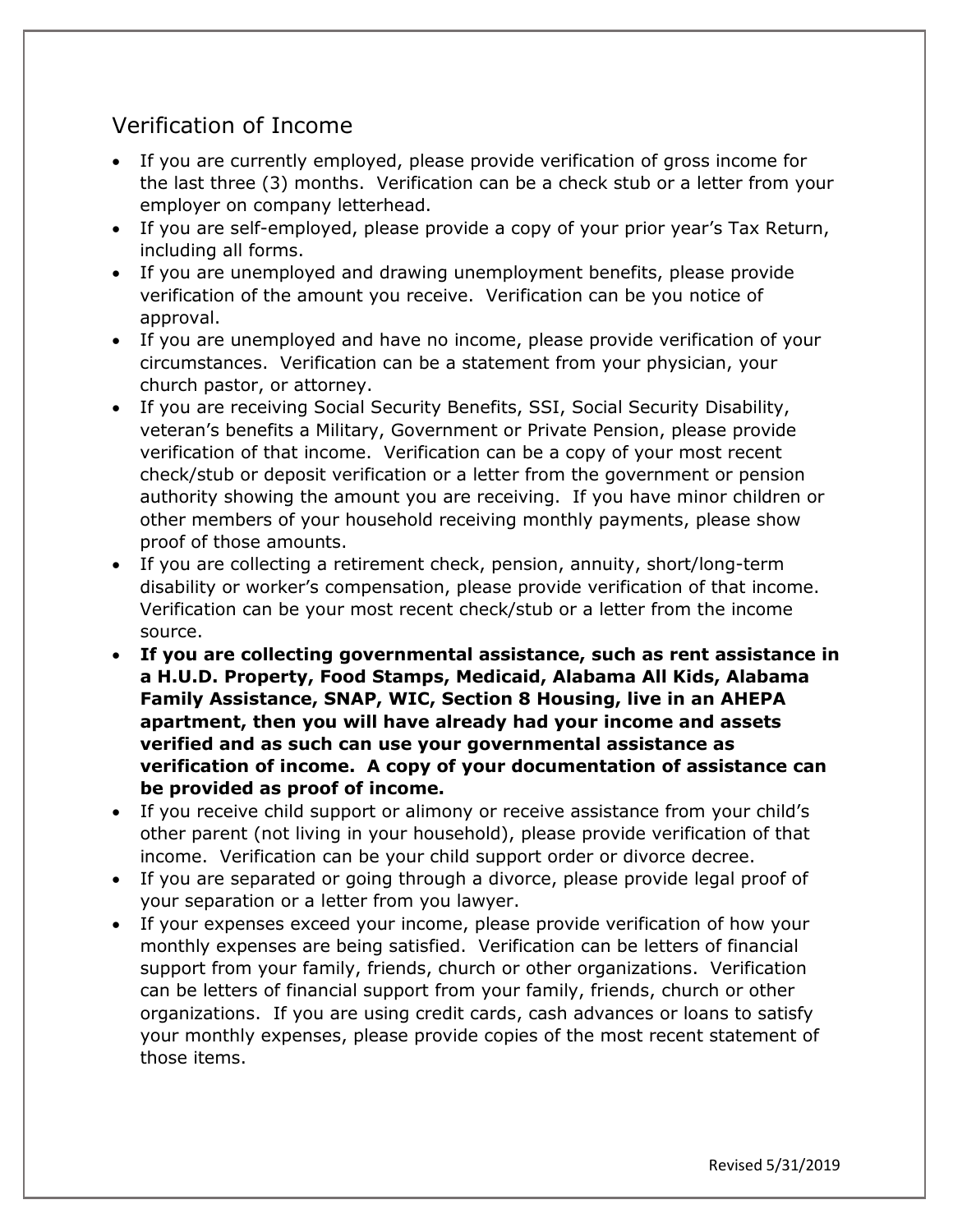• The hospital will deny assistance under the FAP for failure to provide documentation or information only when such information or documentation was requested in the FAP or the FAP Application Form.

#### Verification of Assets

- Please provide the most recent copy of your complete bank statement (including all pages of all checking, savings or certificates of deposits, 401K investment statements). If your bank account has been closed, please provide a letter from the bank stating that the account has been closed.
- Other assets, such as real estate (other than your primary residence), rental income or investment equity will need to be verified during the approval process.

## Charges and Collection Activity

- USA Health believes in personal responsibility and expects that when notified that USA Hospitals (or other entity) has a FAP to assist the patient, the patient or their representative will cooperate and make reasonable efforts to take advantage of that financial assistance.
- USA Health's Hospitals will allow a reasonable amount of time for the patient or the patient's representative to provide reasonable evidence and information required to determine if the patient qualifies for financial assistance.
	- $\circ$  The patient or the patient's representative should contact the Hospital Business Office or Patient Financial Counselor as soon as possible if they wish for and intend to apply for financial assistance.
	- $\circ$  The Hospital Business Office will not utilize outside collection efforts (ECA) during the first 120 days after the first bill.
	- o During the period of 120 to 240 after the first patient bill, the Business Office will suspend outside collection efforts if an application for financial assistance is received.
	- $\circ$  If an application is received that needs additional information the applicant will be given 30 days to perfect their application, before collection activities resume.
	- $\circ$  If in the event collection activities have proceeded based on a USA Hospitals' Collection Policy. If the collection agency identifies a patient as likely meeting USA Hospitals' financial assistance eligibility under its FAP, the patient's account may be still considered for financial assistance. The Collection Agency will notify the USA Business Office and upon approval from the Business Office, collection activity will be suspended on these accounts until USA Hospitals Financial Counselors have reviewed the patient's account and attempted to make a determination under the FAP. If the entire account